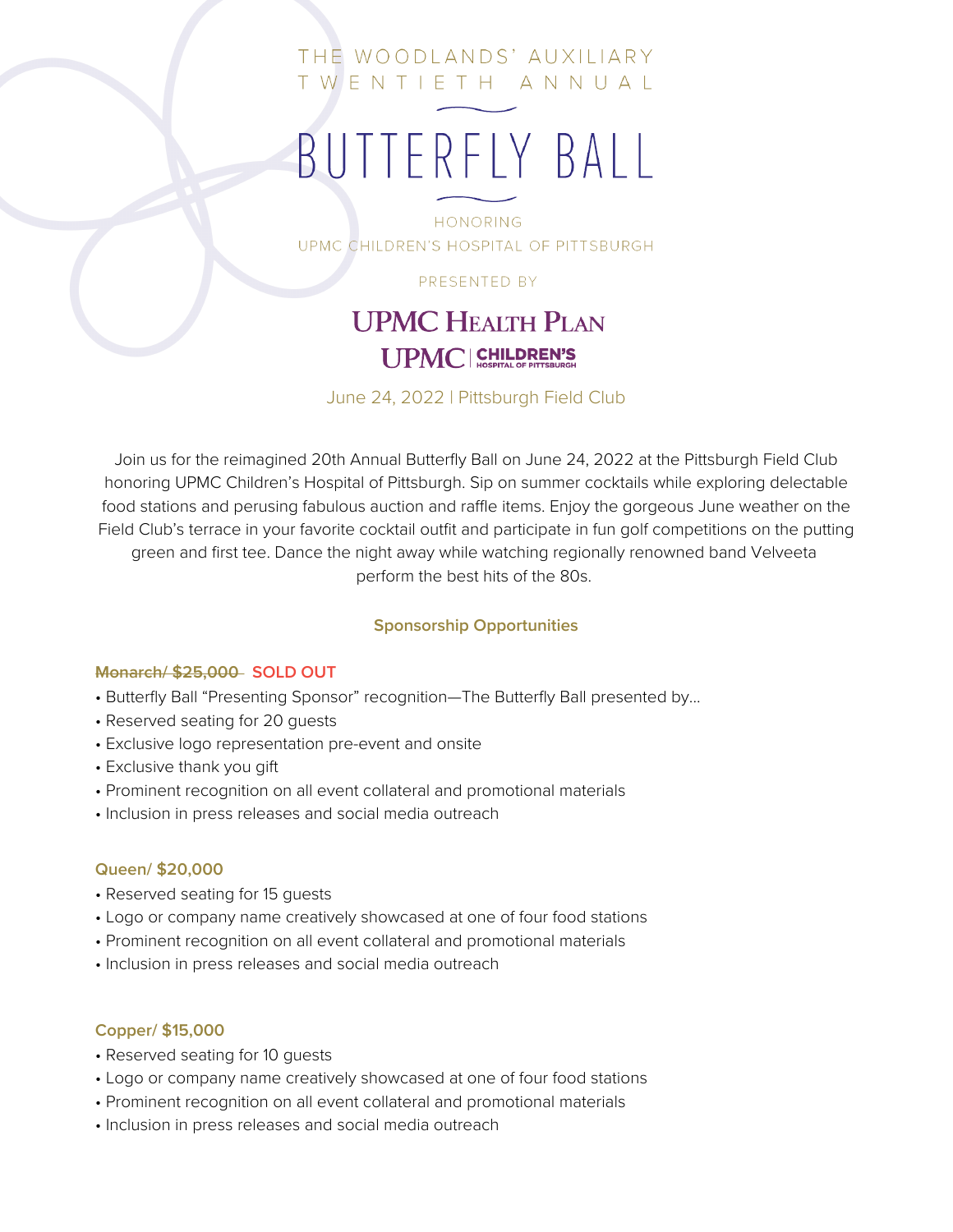### THE WOODLANDS' AUXILIARY TWENTIETH ANNUAL

# BUTTERFLY BALL

**HONORING** UPMC CHILDREN'S HOSPITAL OF PITTSBURGH

PRESENTED BY

## **UPMC HEALTH PLAN** UPMC | CHILDREN'S

June 24, 2022 | Pittsburgh Field Club

#### **Sponsorship Opportunities**

#### **Admiral/ \$10,000**

- Reserved seating for 8 guests
- Logo or company name creatively showcased at one of four food stations
- Prominent recognition on all event collateral and promotional materials
- Inclusion in press releases and social media outreach

#### **Harlequin/ \$7,500**

- Reserved seating for 6 guests
- Logo or company name creatively showcased at one of four food stations
- Prominent recognition on all event collateral and promotional materials
- Inclusion in press releases and social media outreach

#### **Viceroy/ \$5,000**

- Reserved seating for 4 guests
- Prominent recognition on all event collateral and promotional materials
- Inclusion in press releases and social media outreach

#### **Skipper/ \$3,000**

- Reserved seating for 2 guests
- Prominent recognition on all event collateral and promotional materials
- Inclusion in press releases and social media outreach